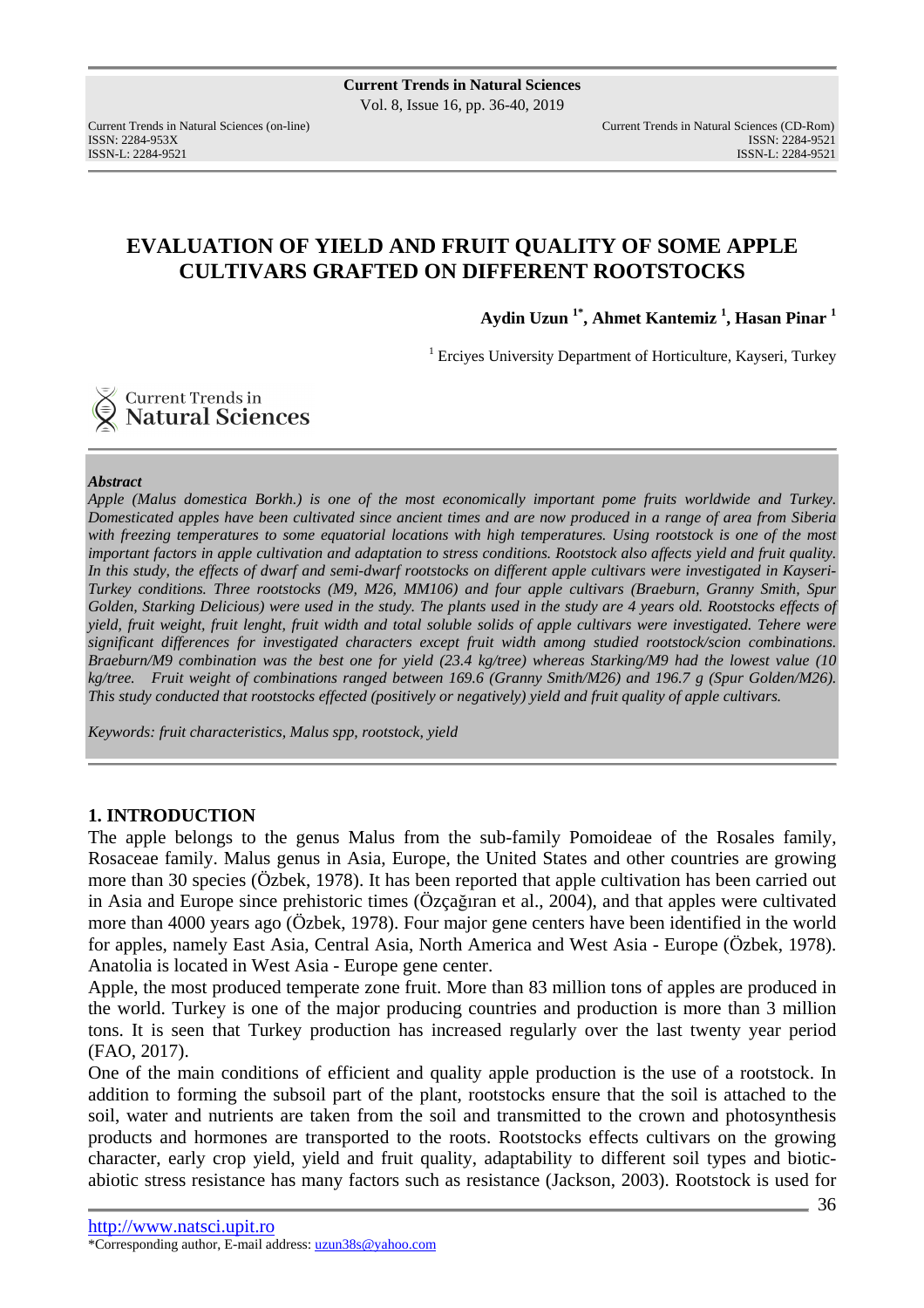Vol. 8, Issue 16, pp. 36-40, 2019

the positive effects on tree development, adaptation to soil conditions, resistance to diseases and pests, fruit yield and quality (Castle et al., 2010).

Although generative rootstocks can be used in fruit growing, modern orchards are generally established with clonal rootstocks. Especially in the presence of different strength clonal rootstocks in apple cultivation, provides a wide range of rootstock selection (Ercişli et al., 2000). Vegetatively produced dwarf and semi-dwarf clone rootstocks have significant advantages over seed propagated rootstocks. Some of these advantages are; planting frequency and profitability is higher, labor and other production costs are lower (Özongun et al., 2016). On the other hand, rootstock can affect the productivity and lifetime of the orchards. Modern orchards are established on dwarf and semi-dwarf rootstocks (Gjamovski and Kiprijanovski, 2011).

In this study carried ot in Kayseri province located in Central Anatolia, the effects of different rootstocks on yield and fruit quality of some apple cultivars were investigated. The results of the study can be used for recommendations for this region.

## **2. MATERIALS AND METHODS**

The study was carried out on Granny Smith, Starking Delicious, Spur Golden and Braebum apple cultivars grafted on M9, M26 and MM106 rootstocks.

The trees used were 6 years old, each combination had 4 replicates and each repetition had one tree. The fruits were harvested in mid-October, the harvest period of the cultivar and the following characteristics were examined in 20 fruits taken from each tree. Yield (kg/tree), fruit weight (g), fruit length (mm), fruit width (mm), the amount of total soluble solids (TSS) (%), total acidity (TA) (%). The data obtained from the study were averaged and standard deviations were calculated in Excel program.

## **3. RESULTS AND DISCUSSION**

According to the findings obtained in the study, differences were found in terms of fruit characteristics in rootstock/scion combinations. The highest fruit weight was found for Spur Golden cultivar grafted on M26 rootstock. For cultivars grafted on M9 rootstock, average fruit weights was determined between 180 g (Braeburn) and 184.4 g (Starking D.), fruit length between 69.1 mm (Braeburn) and 65.5 mm (Starking D.), fruit width 73.3 mm (Braeburn) and 77 mm (Starking D.) (Table 2). Fruit weight of Breaburn cultivar grafted on MM106 rootstock 177.7 g, fruit length 65.2 mm and fruit width was determined as 73.6 mm (Table 1). The lowest fruit weight was obtained from Granny Smith (169.6 g) grafted on M26 rootstock. For M26 rootstock, fruit length ranged between 68 mm (Granny Smith) and 71.1 mm (Spur Golden), fruit width 73.8 mm (Granny Smith) and 76 mm (Spur Golden) (Table 2). TSS ratio of rootstock/scion combinations varied between 9.5 (M26/Granny Smith) and 12.8 (MM106/Braeburn). In general, Braeburn had the highest TSS ratio even on different rootstocks. Figure 1 presented some images from different rootstock/scion combinations.

Fruit characteristics of apple cultivars also showed differences in another studies. Fruit weight of Granny Smith grafted on MM 106 was found 165.45 g, fruit length was 6.32 cm, and fruit width was 6.94 cm (Akça and Sağlamer, 1999). In Yalova conditions, 20 apple cultivars grafted on MM106 rootstock, Braeburn had the lowest fruit width (6.98 cm), and Enterprise had the highest value (8.60 cm) (Burak et al., 2003). Among 7 apple cultivars grafted on MM106, the highest fruit weight was determined in Granny Smith (169.5 g) and Jonagold (153.5 g) cultivars while the lowest fruit weight was found in Starkrimson (122.8 g) cultivars (Soylu et al., 2003). The average TSS ratio in apple cultivars grafted on MM106 rootstock in Bursa ecological conditions was determined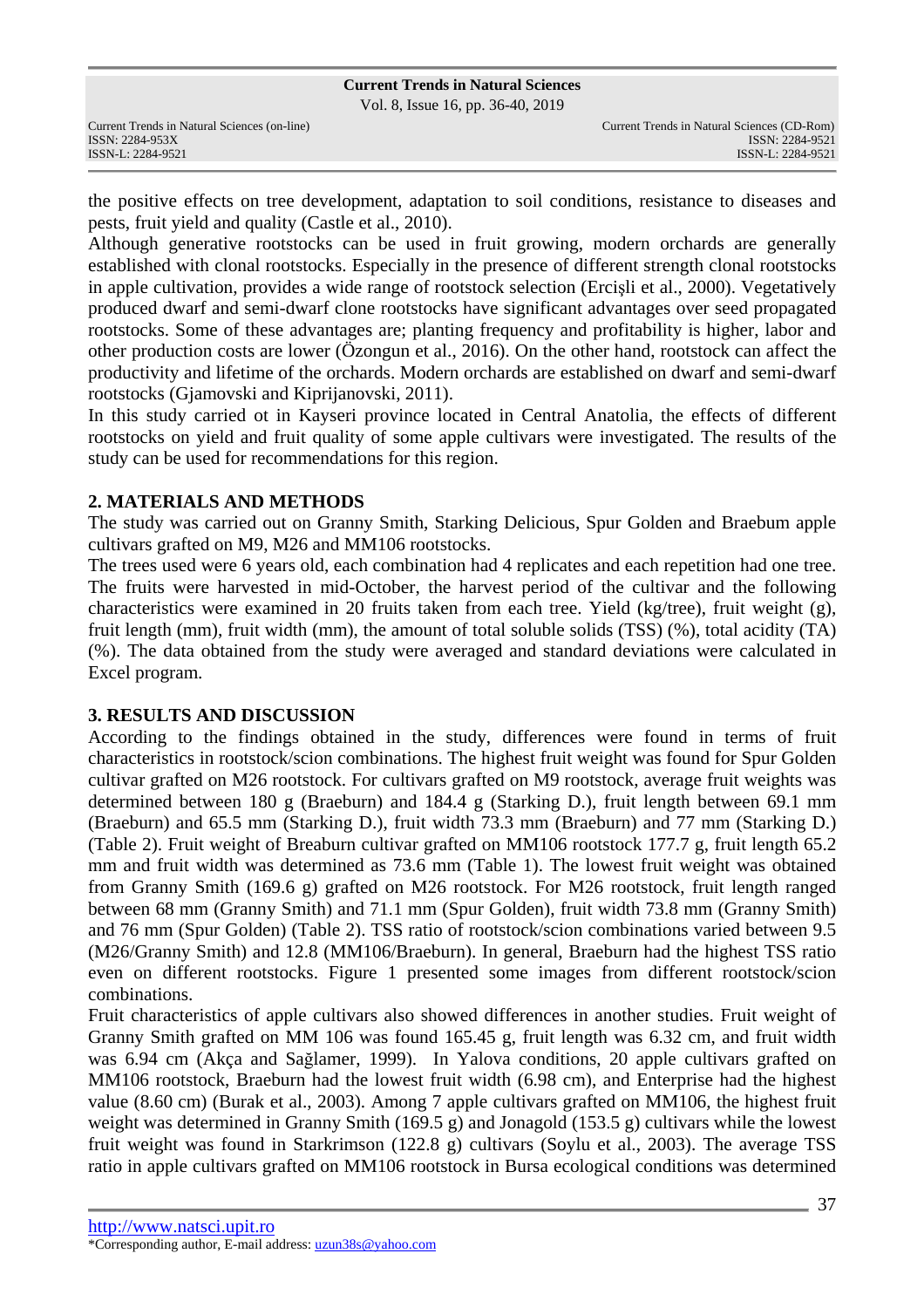Vol. 8, Issue 16, pp. 36-40, 2019

Current Trends in Natural Sciences (on-line) Current Trends in Natural Sciences (CD-Rom)

between 12.9% -15.8% (Soylu et al., 2003). Fruit weight of Auksis cultivar grafted on M9 found as 171 g and TSS ratio of this cultivars found 12.9% in Lithuania (Kviklys et al., 2012). On the other hand average fruit weight of Granny Smith apple cultivars grafted on M26 rootstock was examined as 220 g (Özongun et al., 2016). This result was higher than the value of the same combination in our study.

| Rootstock/              | Yield          | Fruit          | Fruit          | Fruit          | <b>TSS</b>     | <b>Acidity</b>  |
|-------------------------|----------------|----------------|----------------|----------------|----------------|-----------------|
| <b>Cultivar</b>         | (kg/tree)      | Weight $(g)$   | Lenght         | Width          | $($ %)         | (%)             |
|                         |                |                | (mm)           | (mm)           |                |                 |
| <b>M9/Starking D.</b>   | $10+2.4$       | $184.4 + 8$    | $69.1 \pm 3.9$ | $77 + 4.4$     | $11+1$         | $0.39 \pm 0.01$ |
| M9/Braeburn             | $23.4 + 5.1$   | $180+7$        | $65.5 \pm 4.1$ | $73.3 + 3.5$   | $12\pm0.2$     | $0.84 \pm 0.09$ |
| MM106/Braeburn          | $15.6 \pm 2.9$ | $177.7 \pm 12$ | $65.2 \pm 3.8$ | $73.6 \pm 4.3$ | $12.8 \pm 1.2$ | $0.70 \pm 0.08$ |
| <b>M26/Granny Smith</b> | $10.8 \pm 2.6$ | $169.6 \pm 10$ | $68+4.6$       | $73.8 + 5.4$   | $9.5 \pm 0.4$  | $0.94 \pm 0.07$ |
| M26/Spur Golden         | $17.7 + 4.5$   | $196.7 \pm 14$ | $71.1 \pm 6.7$ | $76 \pm 6.8$   | $11.8 \pm 0.5$ | $0.63 \pm 0.10$ |

*Table 1. Rootstock effect on some fruit characters of some apple cultivars* 



*Figure 1. Some images of fruits obtained in different combinations in the study (Above: left: MM106/Braeburn; right:M26/Granny Smith; Below: left: M26/Spur Golden; right: M9/Starking Delicious*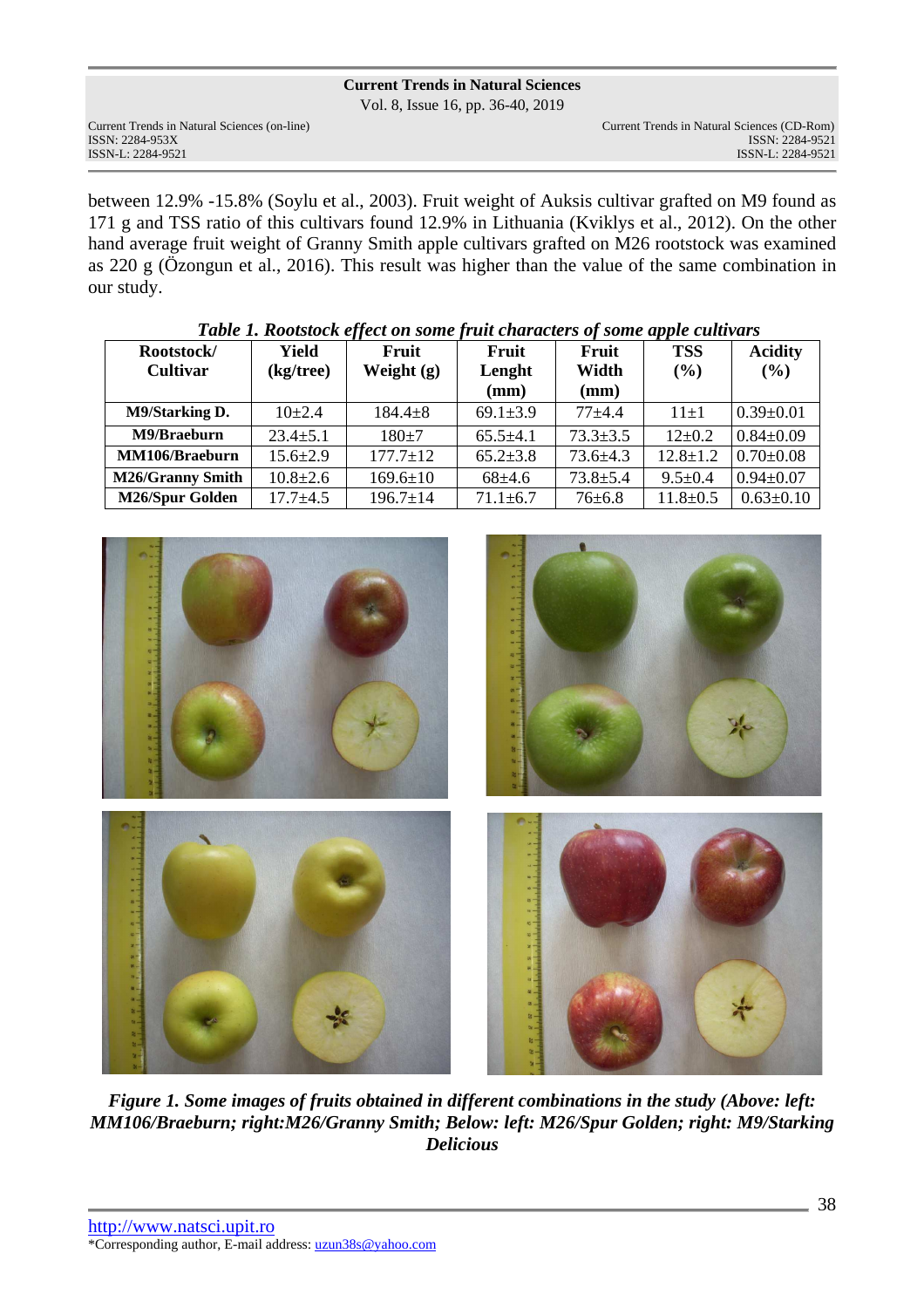Vol. 8, Issue 16, pp. 36-40, 2019

Current Trends in Natural Sciences (on-line) Current Trends in Natural Sciences (CD-Rom)

There were differences among the combinations for yield per tree in present study. M9/Braeburn combinations had the highest yield (23.4 kg/tree) whereas, M9/Starking Delicious had lowest value (10 kg/tree). On the other hand, M26/Spur Golden, MM106/Braeburn and M26/Granny Smith combinations provided moderate yield value as 17.7, 15.6, 10.8 kg/tree respectively (Table 1). In the study conducted by Ekinci (2010) under Isparta conditions, the highest yield of Red Chief cultivar was determined at MM106 rootstock (20.62 kg/tree). The lowest yield was determined in M26 rootstock (9.08 kg/tree). Three years average yield of Granny Smith grafted on M9 T984 was reported as 17.6 kg/tree (Gjamovski and Kiprijanovski, 2011). In the study carried out with apple cultivar grafted on M9 rootstock, the highest effective yield value was found in the Gala cultivar  $(0.40 \text{ kg/cm}^2)$  and the lowest in Jonagold cultivar  $(0.16 \text{ kg/cm}^2)$ . This value was  $0.22 \text{ kg/cm}^2$  in Breaburn cultivar (Baytekin and Akça, 2011).

## **4. CONCLUSIONS**

Rootstock use has a significant effect on yield and fruit quality. Different results obtained from the studies may be originated from rootstock/cultivar, ecology, cultural practices, fertilization, diseases and pests. The results obtained from present study may guide the selection of appropriate cultivars and rootstocks for Kayseri conditions.

## **5. REFERENCES**

- Akça, Y., Sağlamer, M. (1999). Tokat Ekolojik Koşullarında Elma Yetiştiriciliğinde Uygun Çeşit/Anaç x Dikim Sıkılığı Kombinasyonlarının Saptanması Üzerine Bir Araştırma (1997-1998 Dilimi) [A Research on Determination of Appropriate Variety / Rootstock x Planting Density Combinations in Apple Growing in Tokat Ecological Conditions (1997-1998 Period]. *Türkiye III. Ulusal Bahçe Bitkileri Kongresi* 14-17 Eylül, p: 695-699, Ankara.
- Baytekin, S., Akça, T. (2011). MM106 Anacı Üzerindeki Bazı Elma Çeşitlerinin Performanslarının Belirlenmesi [Determination of Performances of Some Apple Cultivars Budded on MM106 Apple Rootstocks] *Yüzüncü Yıl Üniversitesi* Tarım Bilimleri *Dergisi*, *21(2),* 127-133.
- Burak, M., Türkeli, Y., Akçay, M. E., Yaşasın, A, S. (2003). Bazı Yeni Elma Çeşitlerinin Doğu Marmara Bölgesindeki Verim ve Kalitelerinin Belirlenmesi [Determination of Yield and Quality of Some New Apple Cultivars in Eastern Marmara Region]. *Türkiye lV. Ulusal Bahçe Bitkileri Kongresi* s:303-308 Antalya.
- Castle, W.S., Baldwin, J.C., Muraro, R.P., Littell, R. (2010). Performance of 'Valencia' sweet orange trees on 12 rootstocks at two locations and an economic interpretation as a basis for rootstock selection. *Hortscience*, *45*, 523-533.
- Ekinci, E. (2010). Farklı Ürün Yükü Uygulamalarının Elma Ağaçlarının Vejetatif Gelişme ve Meyve Kalitesi Üzerine Etkilerinin Belirlenmesi [Determination of the Effects of Different Product Load Applications on Vegetative Growth and Fruit Quality of Apple Trees]. Süleyman Demirel Üniversitesi, Fen Bilimleri Enstitüsü, Yüksek Lisana Tezi, Isparta, 83 s.
- Ercişli, S., Guleryuz, M., Pamir, M. (2000). Farklı Anaçların Baz Elma Çeflitlerinin Meyve Özellikleri Üzerine Etkisi [Effect of Different Rootstocks on Fruit Characteristics of Some Apple Cultivars]. *Turk. J. Agric. For*. *24*, 533- 539.
- FAO, (2017). http://www.fao.org/faostat/en/#data/QC
- Gjamovski, V., Kiprijanovski, M. (2011). Influence of nine dwarfing apple rootstocks on vigour and productivity of apple cultivar 'Granny Smith". *Scientia Horticulturae 129*, 742–746.
- Jackson, J.E. (2003). Biology of Apples and Pears. Cambridge University Press. ISBN, 0521380189, United Kingdom, p:141-157.
- Kviklys, D., Kvikliene, N., Bite, A., Lepsis, J., Univer, T., Uselis, N., Lanauskas, J., Buskiene, L. (2012). Baltic fruit rootstock studies: evaluation of 12 apple rootstocks in North-East Europe. *Hort. Sci, 39 (1),* 1-7.
- Özbek, S. (1978). Özel Meyvecilik [Specialty Fruit Growing] Çukurova Üniversitesi Ziraat Fakültesi Yayınları: 128, Adana (in Turkish).
- Özçağıran, R., Ünal, A., Özeker, E., İsfendiyaroğlu, M. (2004). Ilıman İklim Meyve Türleri: Yumuşak Çekirdekli Meyveler Cilt- 2 [Temperate Zone Fruits: Pome Fruits Vol:2] Ege Üniv. Zir. Fak. Yay. No:556, Bornova, İzmir,